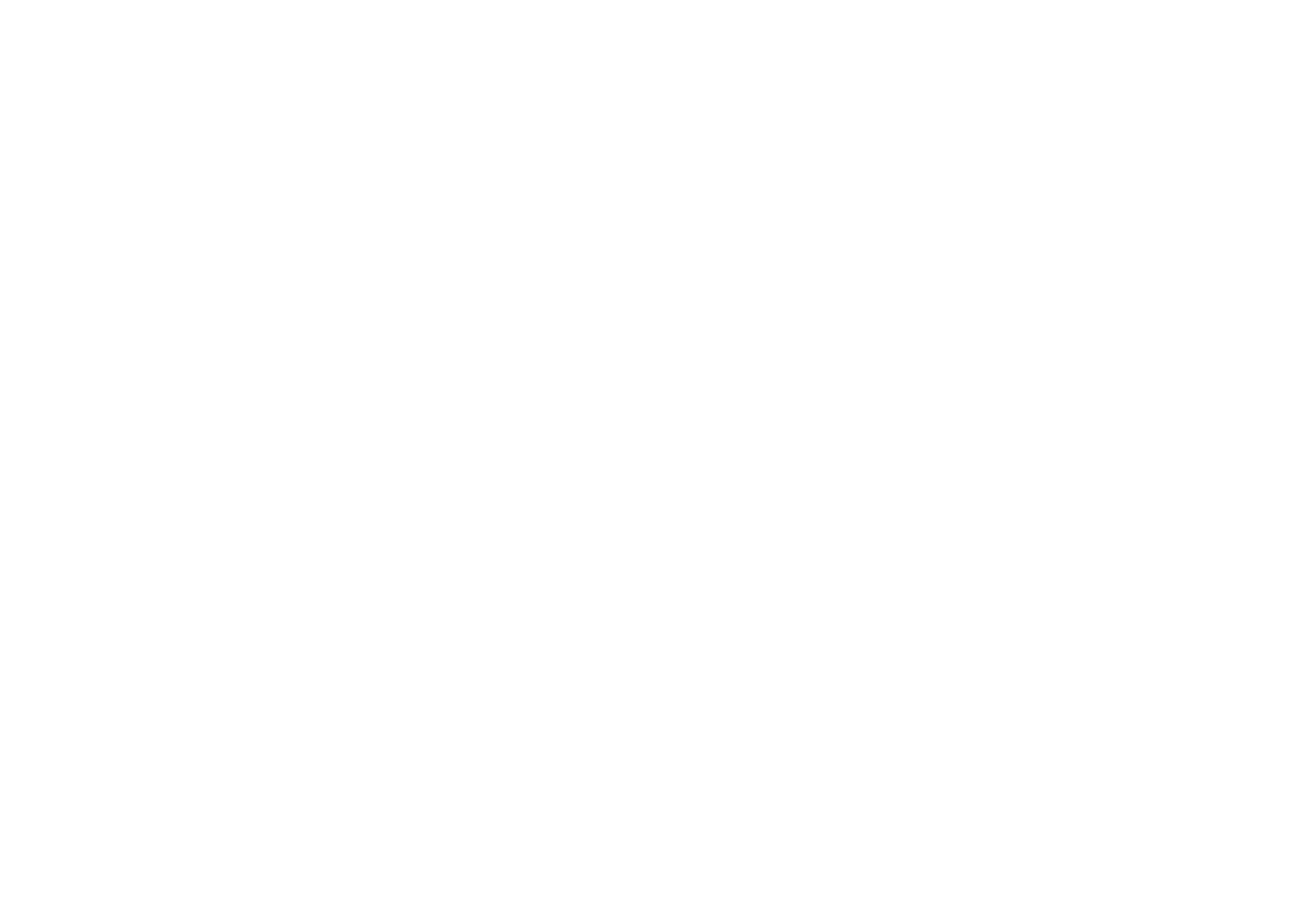## **ALL WALKS (and social events)**

| Wed        | 03 Jan 18 Long         |      | Northwich, Carey Park, Witton Mill Bridge CP | (CW9 5LN)           | SJ 6631 7473        | <b>Jean Clement</b>             | 01606 832977  |
|------------|------------------------|------|----------------------------------------------|---------------------|---------------------|---------------------------------|---------------|
| <b>Wed</b> | 03 Jan 18 Short        |      | <b>Barton, Cock o' Barton PH</b>             | <b>SY14 7HU</b>     | <b>SJ 4480 5411</b> | David Kendall                   | 01829 782708  |
| <b>Wed</b> | 10 Jan 18 $\vert$ Long |      | Stamford Bridge, Lansdowne Rd                | CH <sub>3</sub> 7JF | SJ 4704 6732        | Philip Ingram                   | 01606 77729   |
| <b>Wed</b> | 10 Jan 18   Med        |      | Helsby, Quarry CP, Alvanley Rd               | (WA6 9PT)           | SJ 4906 7496        | <b>John White</b>               | 01928 788549  |
| <b>Wed</b> | 17 Jan 18 Long         |      | Tiverton, A49/Huxley Lane jct                | (CW6 9NB)           | SJ 5542 6028        | Philip Ingram                   | 01606 77729   |
| <b>Wed</b> | 17 Jan 18 Short        |      | Dodleston, Church CP                         | CH4 9JR             | SJ 3614 6098        | <b>Karen McKay</b>              | 01244 683663  |
| Sun        | 21 Jan 18 SS           |      | Frodsham, Castle Park CP                     | <b>WA6 6SE</b>      | SJ 5132 7742        | <b>Itba</b>                     | #N/A          |
| <b>Wed</b> | 24 Jan 18   Long       |      | Nantwich, Lake CP                            | (CW5 7AE)           | SJ 6498 5132        | <b>Jean Clement</b>             | 01606 832977  |
| Wed        | 24 Jan 18              | Med  | Runcorn, Norton Priory, Tudor Rd             | (WA7 1TY)           | SJ 5481 8311        | <b>Bernard Cook</b>             | 01606 852298  |
| <b>Wed</b> | 31 Jan 18              | Long | Delamere, Gresty's Waste, A54                | <b>(CW6 0SP)</b>    | SJ 5404 6866        | <b>Paul Layfield</b>            | 01925 727961  |
| Wed        | 31 Jan 18 Short        |      | Helsby, Quarry CP, Alvanley Rd               | (WA6 9PT)           | SJ 4906 7496        | <b>Janet Ford</b>               | 01928 723886  |
| <b>Wed</b> | 07 Feb 18 Long         |      | <b>Clotton, Bulls Head PH</b>                | <b>CW6 0EG</b>      | SJ 5253 6389        | <b>Mike Harris</b>              | 01606 889454  |
| <b>Wed</b> | 07 Feb 18 Med          |      | Church Minshull, The Badger PH (lower CP)    | <b>CW5 6DY</b>      | SJ 6659 6055        |                                 | #N/A          |
| <b>Wed</b> | 14 Feb 18 Long         |      | Daresbury, Church CP                         | <b>WA4 4AE</b>      | SJ 5800 8281        | <b>Bernard Cook</b>             | 01606 852298  |
| <b>Wed</b> | 14 Feb 18 Short        |      | Little Budworth, Coach Rd CP                 | (CW6 9BN)           | SJ 5902 6544        | <b>Dave Lewis</b>               | 07754 758009  |
| Sun        | 18 Feb 18 SS           |      | <b>Mouldsworth, Station CP</b>               | <b>WA6 9EG</b>      | SJ 5120 7073        | John Warman                     | 01925 754018  |
| <b>Wed</b> | 21 Feb 18 Long         |      | <b>Barbridge, Old Chester Rd</b>             | (CW5 6AY)           | SJ 6157 5667        | <b>Dave Lewis</b>               | 07754 758009  |
| Wed        | 21 Feb 18   Med        |      | Duddon, War Memorial Hall, Willington Rd     | CH6 0HD             | SJ 5161 6495        |                                 | #N/A          |
| Wed        | 28 Feb 18   Long       |      | <b>Stamford Bridge, Lansdowne Rd</b>         | CH <sub>3</sub> 7JF | SJ 4704 6732        | <b>Mike Abraham</b>             | 01829 752277  |
| <b>Wed</b> | 28 Feb 18 Short        |      | Norley, Tigers Head PH                       | <b>WA6 8NT</b>      | SJ 5717 7260        | <b>Nick Banks</b>               | 01928 787123  |
| <b>Wed</b> | 07 Mar 18 Long         |      | <b>Capenhurst, Yacht Inn</b>                 | CH <sub>1</sub> 6EY | SJ 3547 7309        |                                 | #N/A          |
| <b>Wed</b> | 07 Mar 18   Med        |      | <b>Ashton Hayes, Brine's Brow CP</b>         | CH <sub>3</sub> 8AH | SJ 5230 7087        | <b>Sylvia Wood</b>              | 01829 733917  |
| <b>Wed</b> | 14 Mar 18 Long         |      | <b>Wettenhall, Long Lane</b>                 | <b>CW7 4DN</b>      | SJ 6212 6129        | <b>Bernard Cook</b>             | 01606 852298  |
| <b>Wed</b> | 14 Mar 18 Short        |      | Stamford Bridge, Lansdowne Rd                | CH <sub>3</sub> 7JF | SJ 4704 6732        | <b>Ann Olney-Smith</b>          | 0151 339 1171 |
| Sun        | 18 Mar 18 SS           |      | <b>Whitegate, Old Station CP</b>             | (CW7 2QE)           | SJ 6152 6795        | John Warman                     | 01925 754018  |
| <b>Wed</b> | 21 Mar 18   Long       |      | No Man's Heath, Wheatsheaf Inn               | <b>SY14 8DY</b>     | SJ 5142 4809        | <b>David Kendall</b>            | 01829 782708  |
| <b>Wed</b> | 21 Mar 18   Med        |      | <b>Farndon Bridge, CP</b>                    | CH3 6QF             | SJ 4121 5441        | <b>Dave Lewis</b>               | 07754 758009  |
| <b>Wed</b> | 28 Mar 18   Long       |      | <b>Utkinton, Rose Farm shop</b>              | CW6 0LP             | SJ 5483 6512        | <b>John White</b>               | 01928 788549  |
| <b>Wed</b> | 28 Mar 18 Short        |      | <b>Wrenbury, Dusty Miller PH</b>             | <b>CW5 8HG</b>      | SJ 5902 4796        | Jenny Durban                    | 01244 659252  |
| <b>Wed</b> | 04 Apr 18   Long       |      | <b>Wybunbury, Swan PH</b>                    | <b>CW5 7NA</b>      | SJ 6996 4913        | <b>Dave Lewis</b>               | 07754 758009  |
| <b>Wed</b> | 04 Apr 18 Med          |      | Bulkeley, Bickerton Poacher PH (on A534)     | <b>SY14 8BE</b>     | SJ 5230 5446        |                                 | #N/A          |
| <b>Wed</b> | 11 Apr 18 Long         |      | Arley, Walkers' CP                           | (CW9 6LZ)           | SJ 6698 8096        | Elisabeth Sullivan 01606 836775 |               |
| <b>Wed</b> | 11 Apr 18 Short        |      | Anderton, *Boat Lift CP*                     | CW9 6FW             | SJ 6482 7539        | <b>Mike Percival</b>            | 01606 553626  |
| Sun        | 15 Apr 18   LSu        |      | <b>Burwardsley, Candle Workshops</b>         | CH3 9PF             | SJ 5222 5645        | David Kendall                   | 01829 782708  |
| <b>Wed</b> | 18 Apr 18 Social       |      | <b>Alvanley, White Lion PH</b>               | <b>WA6 9DD</b>      | SJ 4974 7400        | <b>Anne Palmer</b>              | 01928 787430  |